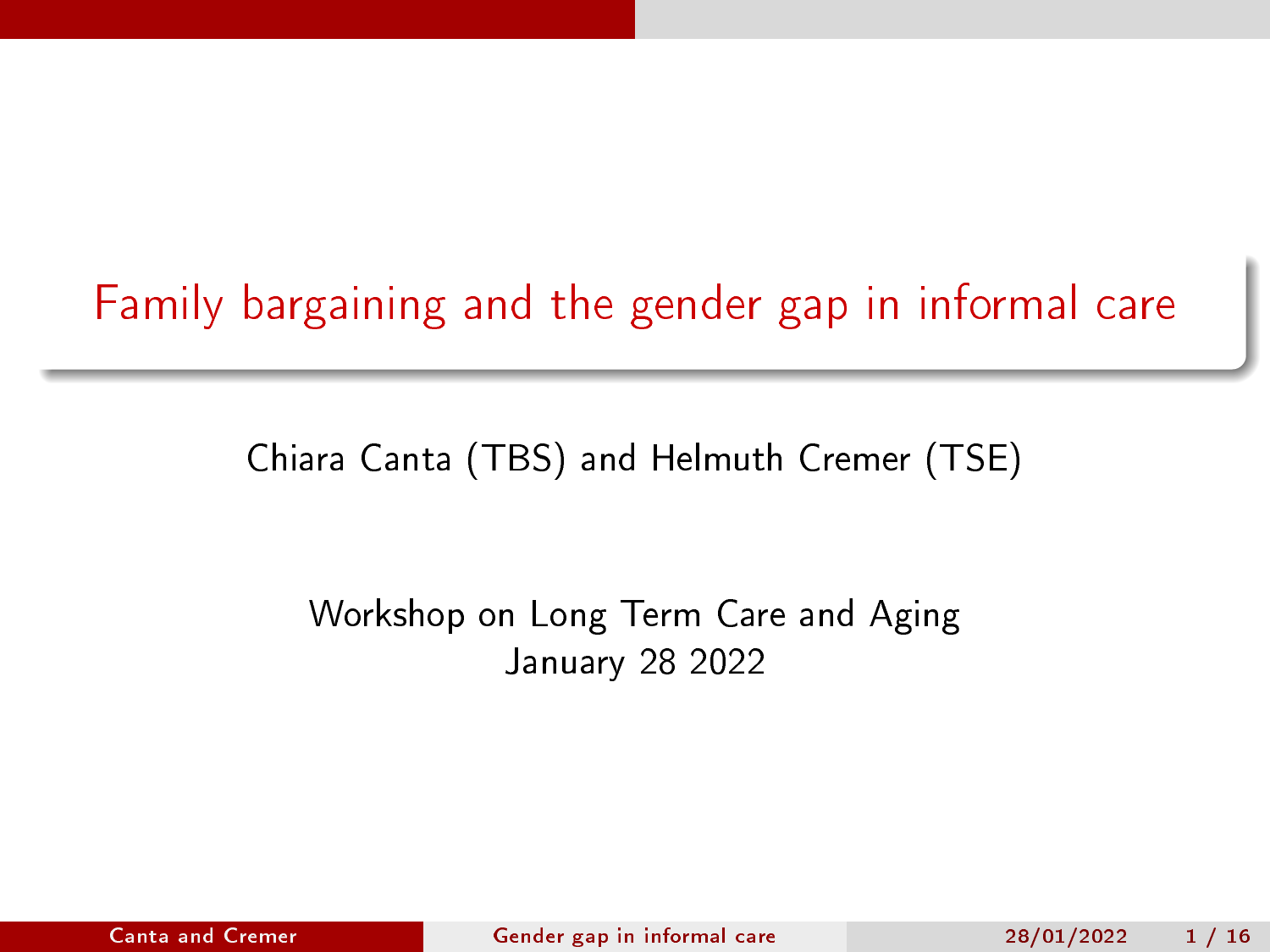# <span id="page-1-0"></span>Introduction: Long-term care, the role of the family

- $\bullet$  Long-term care (LTC) needs represent a significant financial risk, most of which is not covered by social or private insurance
- Currently the family is the main provider care (Norton, 2016)
- Daughters (and daughters in law) have been shown to provide more care than sons (Dentinger and Clarkberg, 2002, Schmid et al., 2012) "The best long-term care insurance is a consciencious daughter" (Bott et al., 2017)
- $\bullet$  Family norms  $+$  lower job market opportunities
	- Gifts/bequests from parents...
	- ... but reduce their labor market participation
	- ... and psycological burden and other hidden costs (Colombo et al., 2011)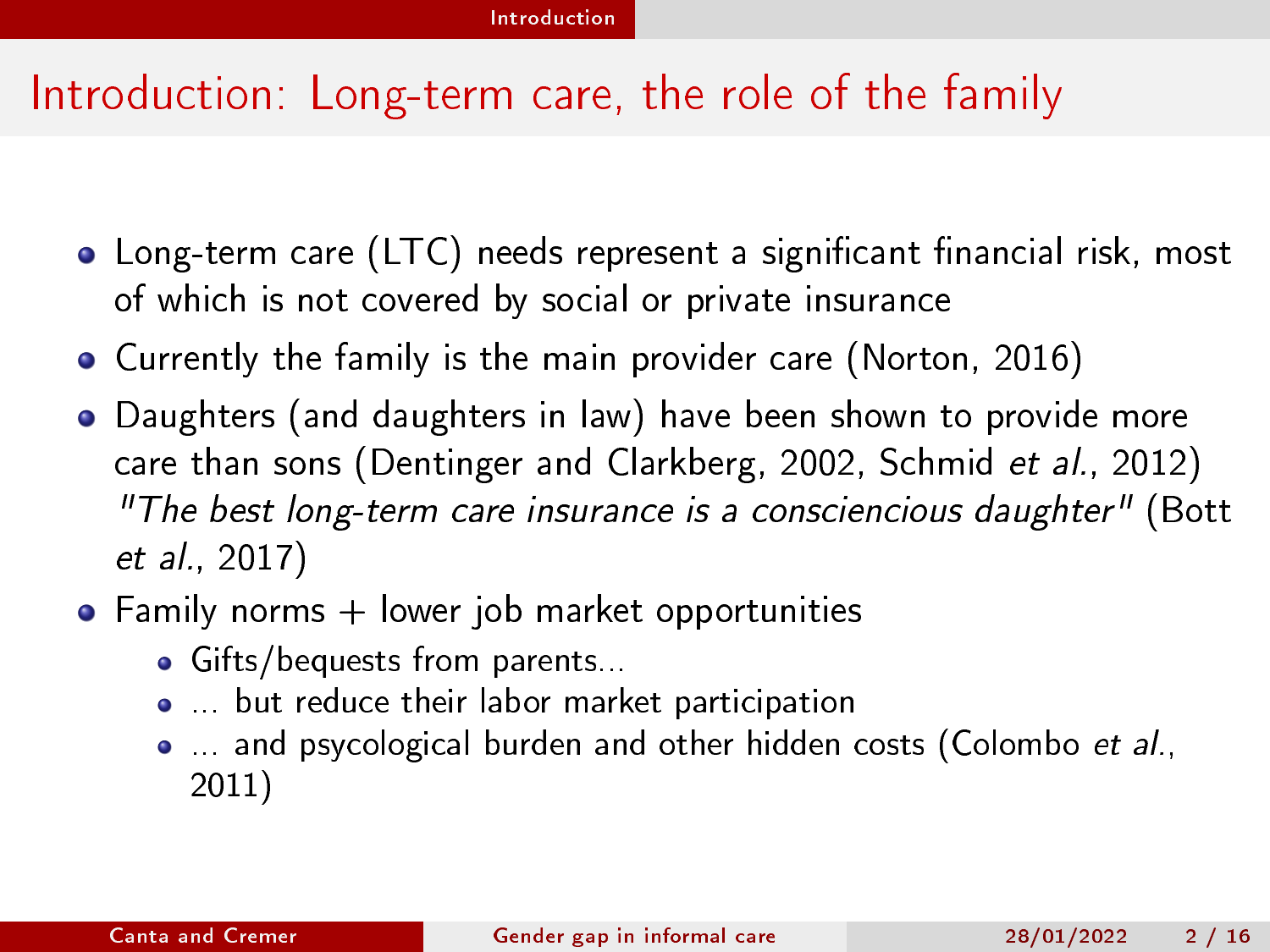# Introduction: the role of the government

- Public transfers conditional on informal care may exacerbate the gender gap in provision (Jacobsson et al., 2016)
- Multiple roles of the government
	- Provide insurance (if private markets are absent or thin)
	- Redistribute across generations
	- Redistribute across families

OUR QUESTION: what is the optimal LTC policy if families differ in the gender of their children and daughters provide more informal care?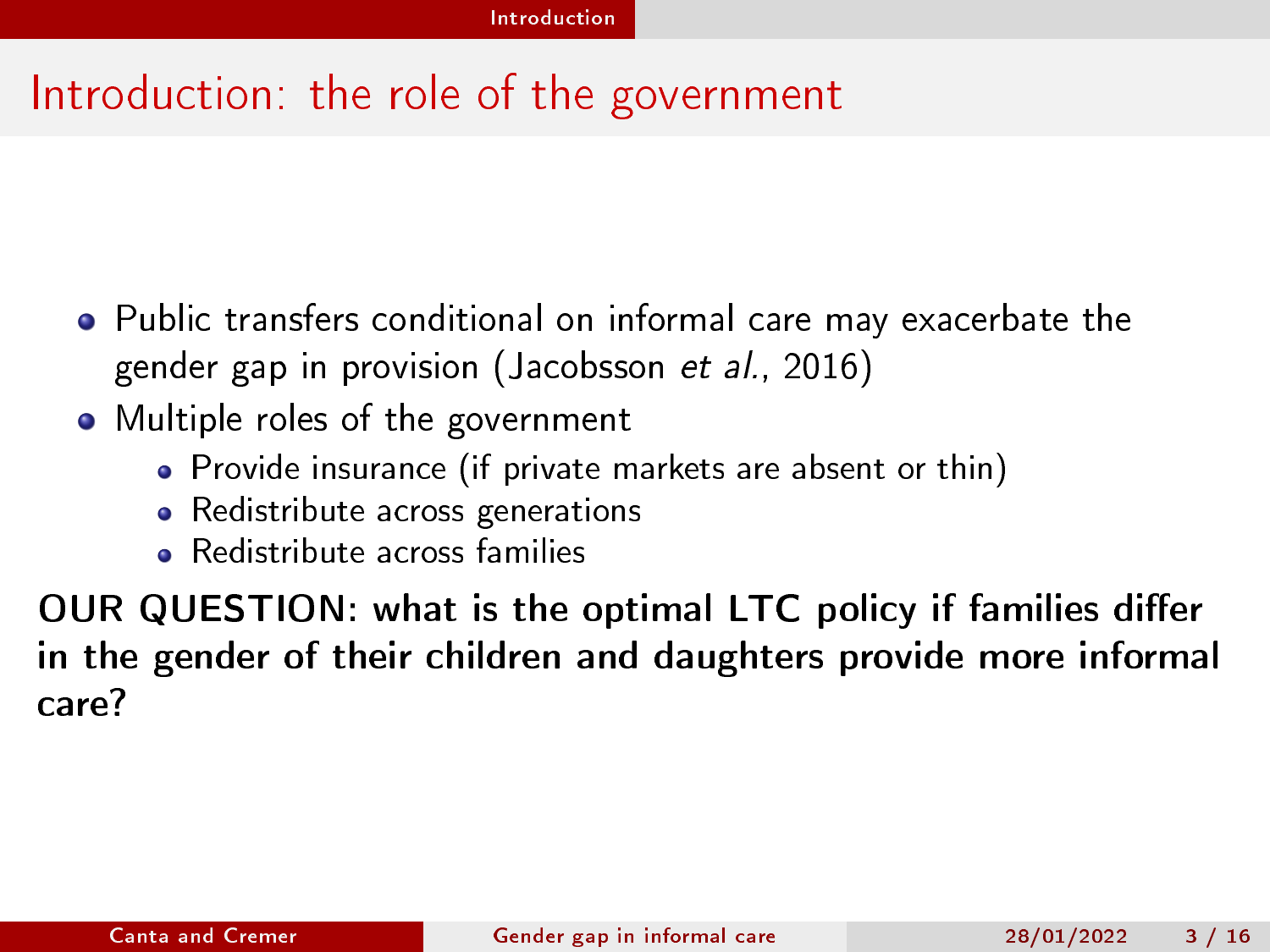# What do we do?

- Cooperative intergenerational family model (Cremer and Pestieau, 1993)
	- Children provide care and receive transfers from parents
	- Abstract from gender gaps due to family norms (Barigozzi et al., 2020)
- Daughters have lower bargaining weights and lower job market opportunities than sons
- Assume that informal care and intergenerational transfers are observable and contractble by the government
- Two types of policy:
	- Tagging policy: public transfers depend on gender of children
	- **Gender neutral policy:** public transfers cannot depend on gender of children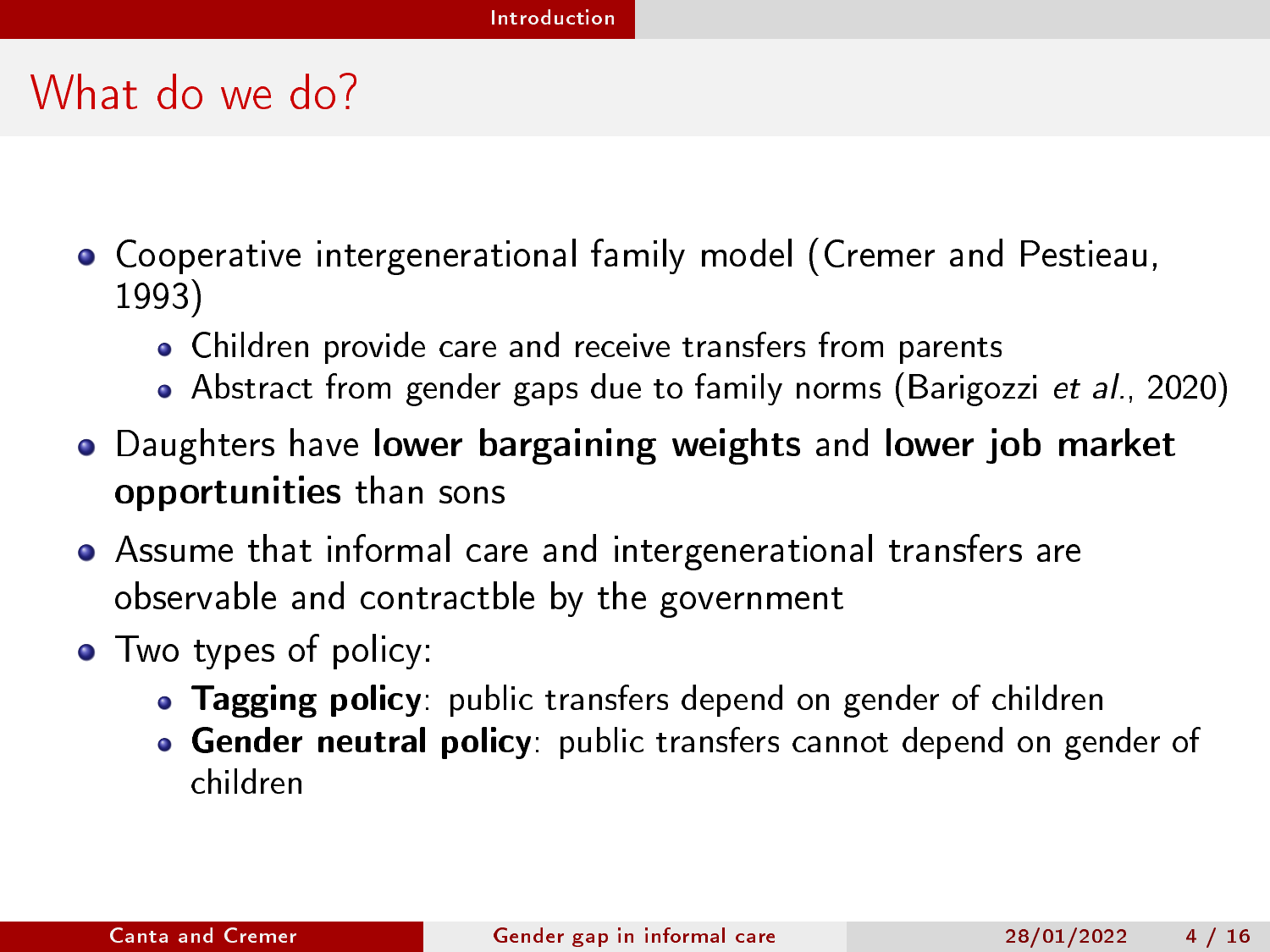# Preview of results

- **1** Laissez faire
	- Transfers increase in bargaining weight and decrease in labor market productivity
	- $\bullet$  Daughters are always worse off than sons
- **2** Tagging policy
	- $\bullet$  Can decentralize the first best (full redistribution and insurance) through transfers to dependent, children, and young parents
	- If children have low bargaining weights, transfers shold be subsidized and informal care taxed
- **3** Gender neutral policy
	- Now policy must be incentive compatible and prevent mimicking from families with sons
	- **o** Transfers are distorted to relax IC constraints
	- Informal care of daughters is distorted up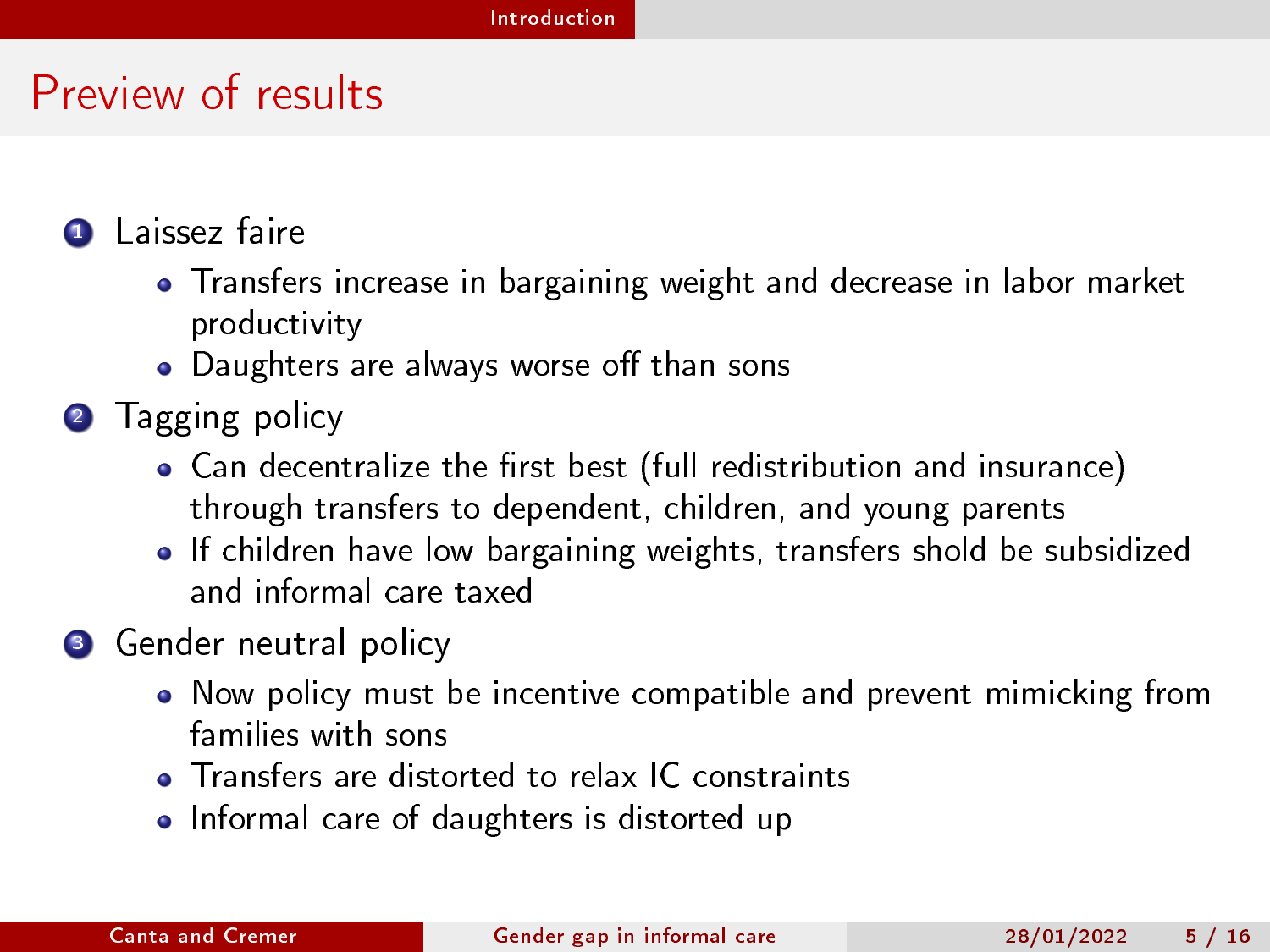## <span id="page-5-0"></span>The model

- Each parent has one child of gender *i*, either a daughter  $(i = g)$  or a son  $(i = b)$
- **Parents:** exogenous income y when young, save  $k$ , and are dependent when old with probability  $\pi$
- In case of dependence, get informal care a and transfer  $\tau$  to child Expected utility

$$
V_i^P = U(y - k_i) + (1 - \pi) U(k_i) + \pi H(k_i + \gamma(a_i) - \tau_i)
$$

Assume  $H'(x) > U'(x)$ ,  $\gamma' > 0$ ,  $\gamma'' < 0$ 

Children: allocate one unit of time to labor and informal care. Wage  $w_{\rm g} < w_{\rm b}$  Expected utility:

$$
V_i^C = \pi u(\tau_i + w_i(1-a_i)) + (1-\pi)u(w_i)
$$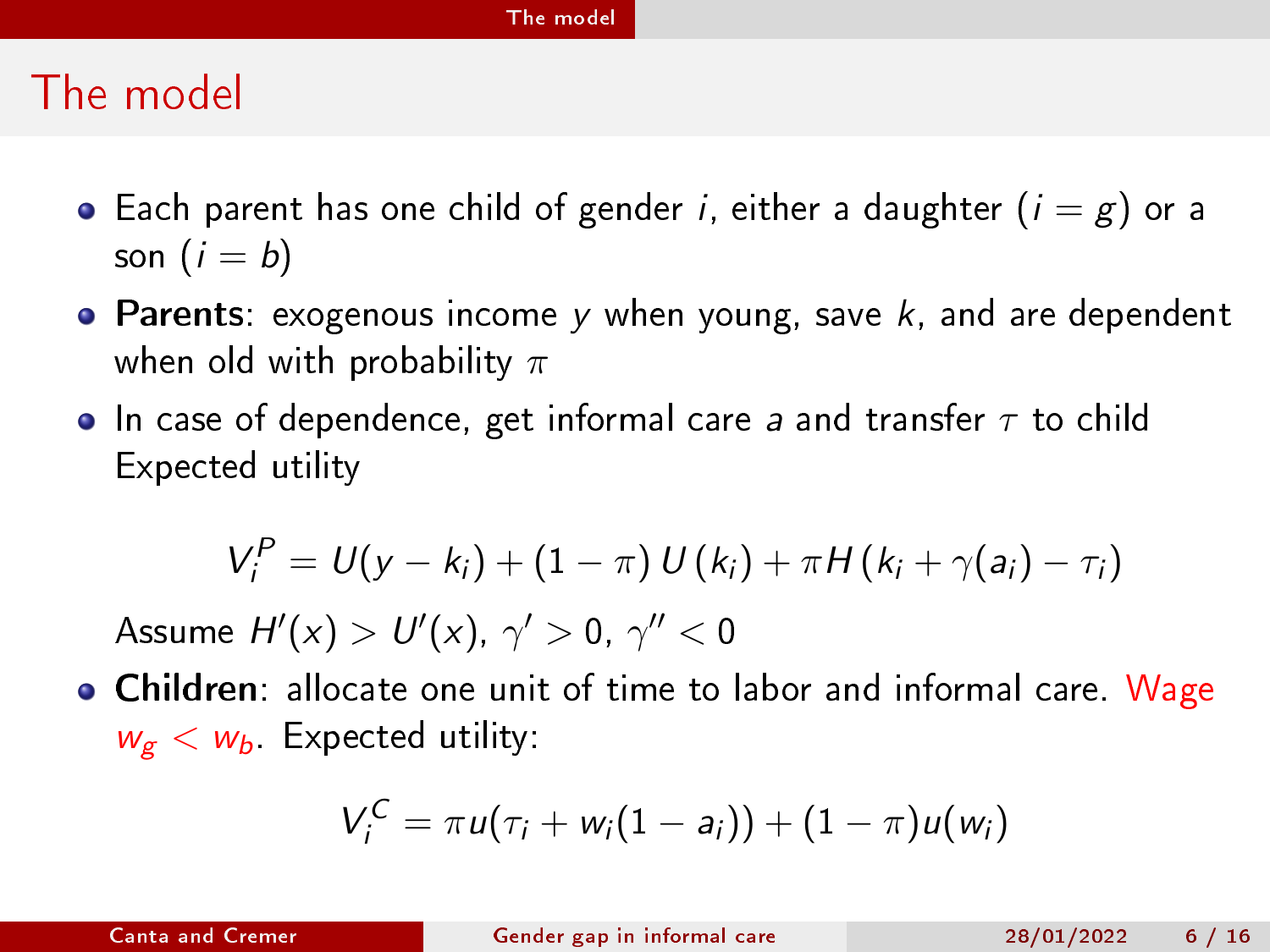#### [The model](#page-5-0)

## Laissez faire

The family maximizes

$$
(1-\alpha_i)V_i^P+\alpha_iV_i^C
$$

with  $\alpha_{g} < \alpha_{b}$ 

Optimal informal care

$$
\gamma'(a_i)=w_i
$$

- Does not depend on the bargaining weights, only the wage
- Daughters have lower marginal cost and provide more care
- Optimal transfer satisfies

$$
\frac{H'(k_i+\gamma(a_i)-\tau_i)}{u'(\tau_i+w_i(1-a_i))}=\frac{\alpha_i}{1-\alpha_i}.
$$

• Marginal utilities equalized only if  $\alpha_i = 1/2$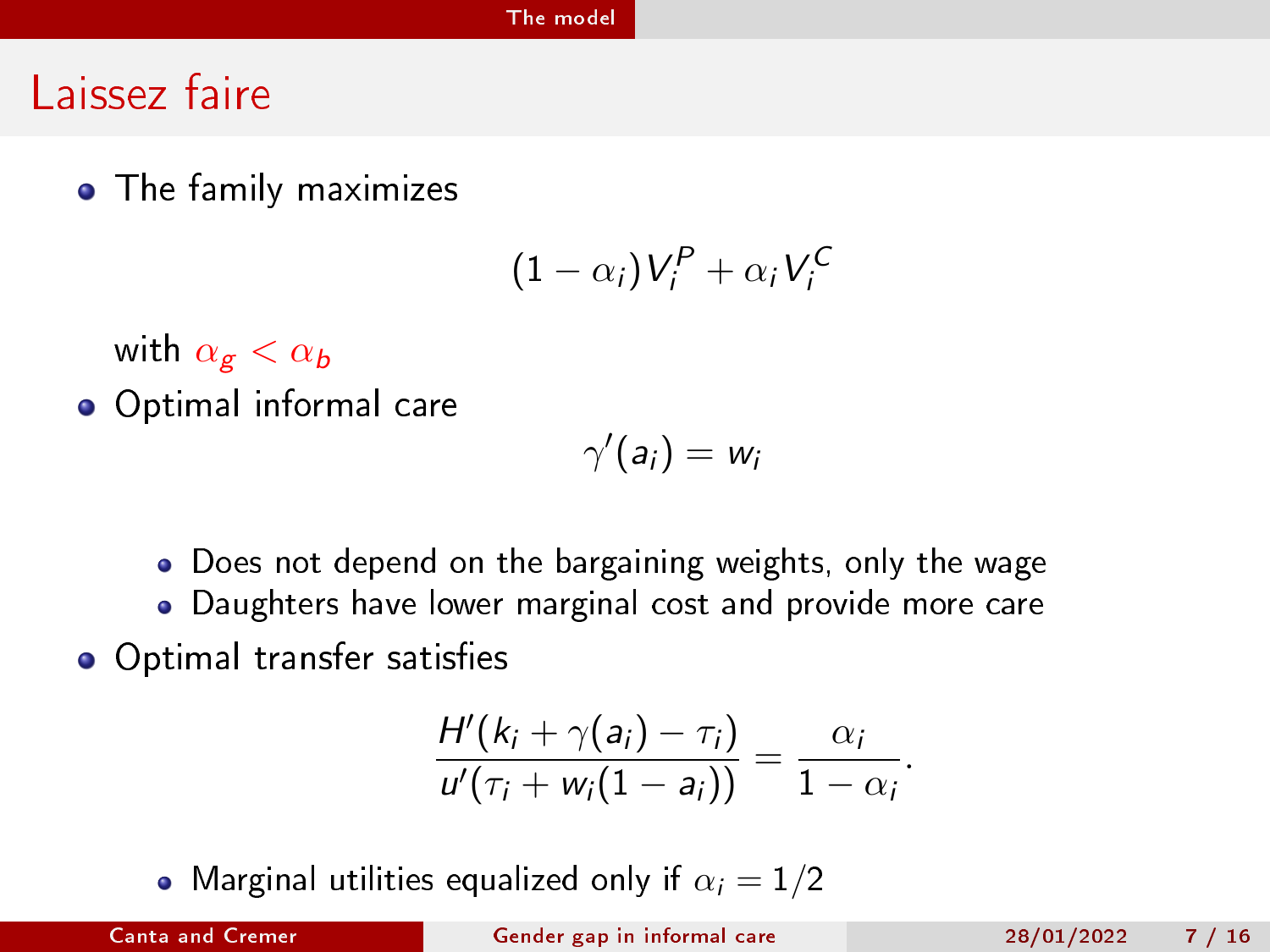## Laissez faire

### PROPERTIES

- Informal care decreases with the child's wage, but does not depend on the bargaining weights
- The transfers to children decrease with their wage and increase with their bargaining weight.
- Then, the comparison between  $\tau_b$  and  $\tau_g$  is ambiguous.
- Daughters are always worse off than sons.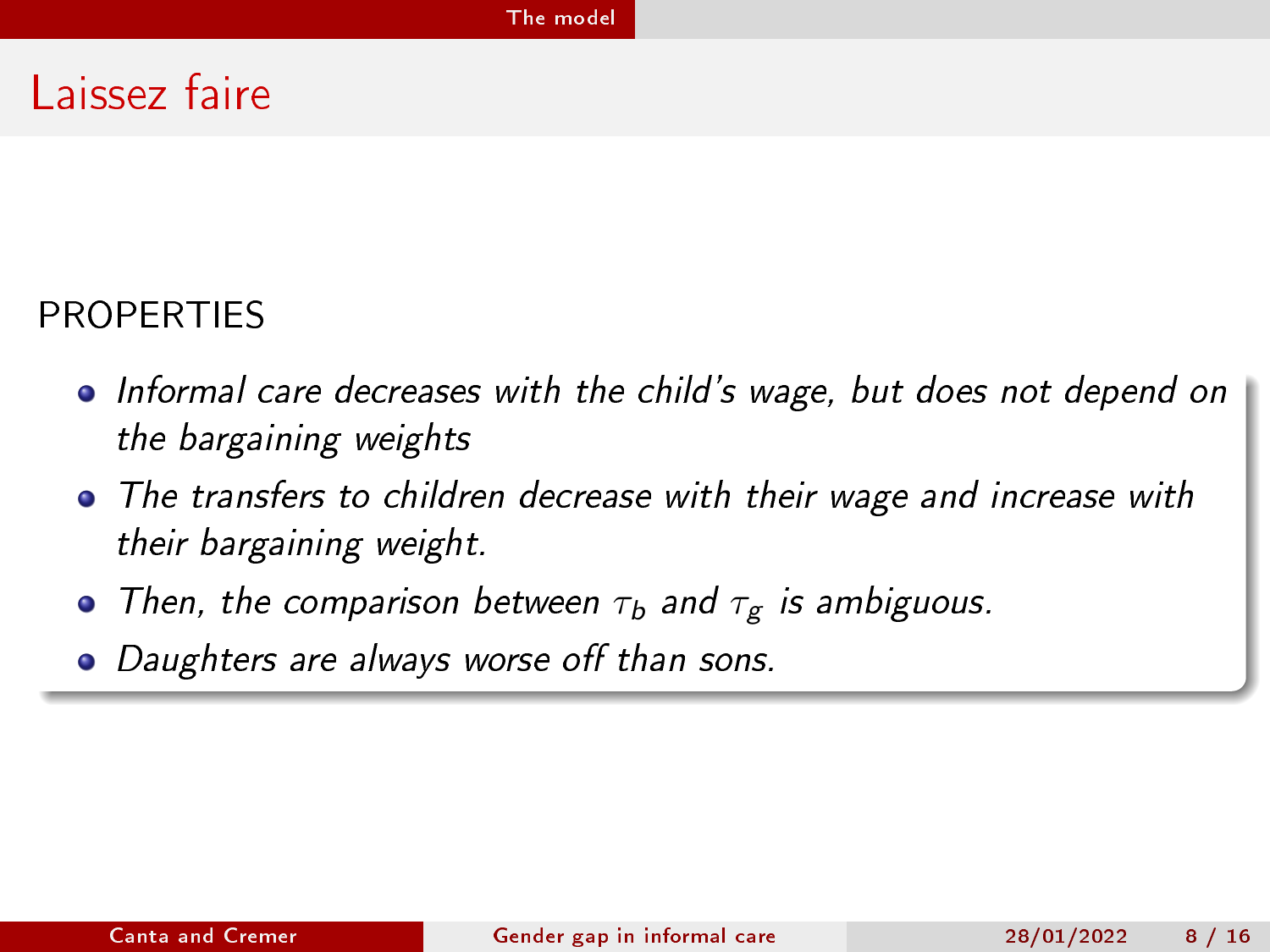### First best

The social planner is utilitarian and maximizes

$$
\sum_{i=g,b} V_i^P + V_i^C
$$

• In the first best

$$
U'(c_i^1) = U'(c_i^h) = u'(d_i^h) = H'(c_i^s) = u'(d_i^s) \quad i = b, g
$$
  

$$
w_i = \gamma'(a_i).
$$

- Marginal utilities equalized across families, states of nature, and generations
- $\bullet$  Informal care: same trade-off as in laissez faire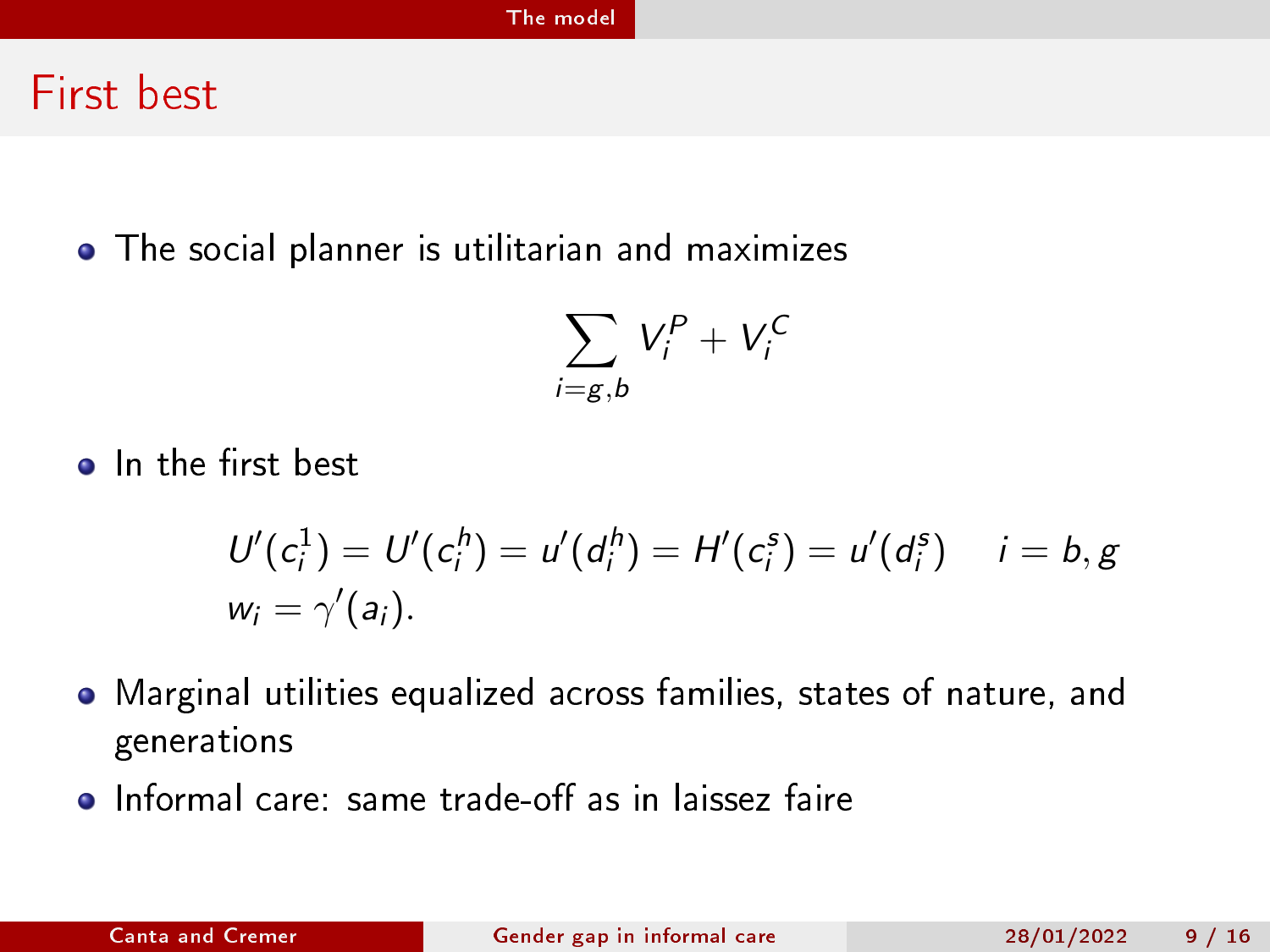#### [Tagging](#page-9-0)

# <span id="page-9-0"></span>Tagging

### • Set of gender-dependent transfers

- $T_j^s(a_i,\tau_i)$  to dependent parents
- $L_j^h(a_i,\tau_i)$  to children of non-dependent parents
- $\mathcal{T}_i^1(a_i, \tau_i)$  to young parents
- Equivalently: set  $a_i$  and  $\tau_i$ , and impose lump-sum transfers  $T_i^s$ ,  $L_i^h$ , and  $\mathcal{T}_i^1$  $\frac{1}{i}$
- Savings  $k_i$ , chosen freely by family. Family problem:

$$
\max_{k_i} (1 - \alpha_i) [U(y - k_i + T_i^1) + (1 - \pi) U(k_i) + \pi H(k_i + \gamma(a_i) - \tau_i) + T_i^s] \\ + \alpha_i [\pi u(\tau_i + w_i(1 - a_i)) + (1 - \pi) u(w_i + L_i^h)].
$$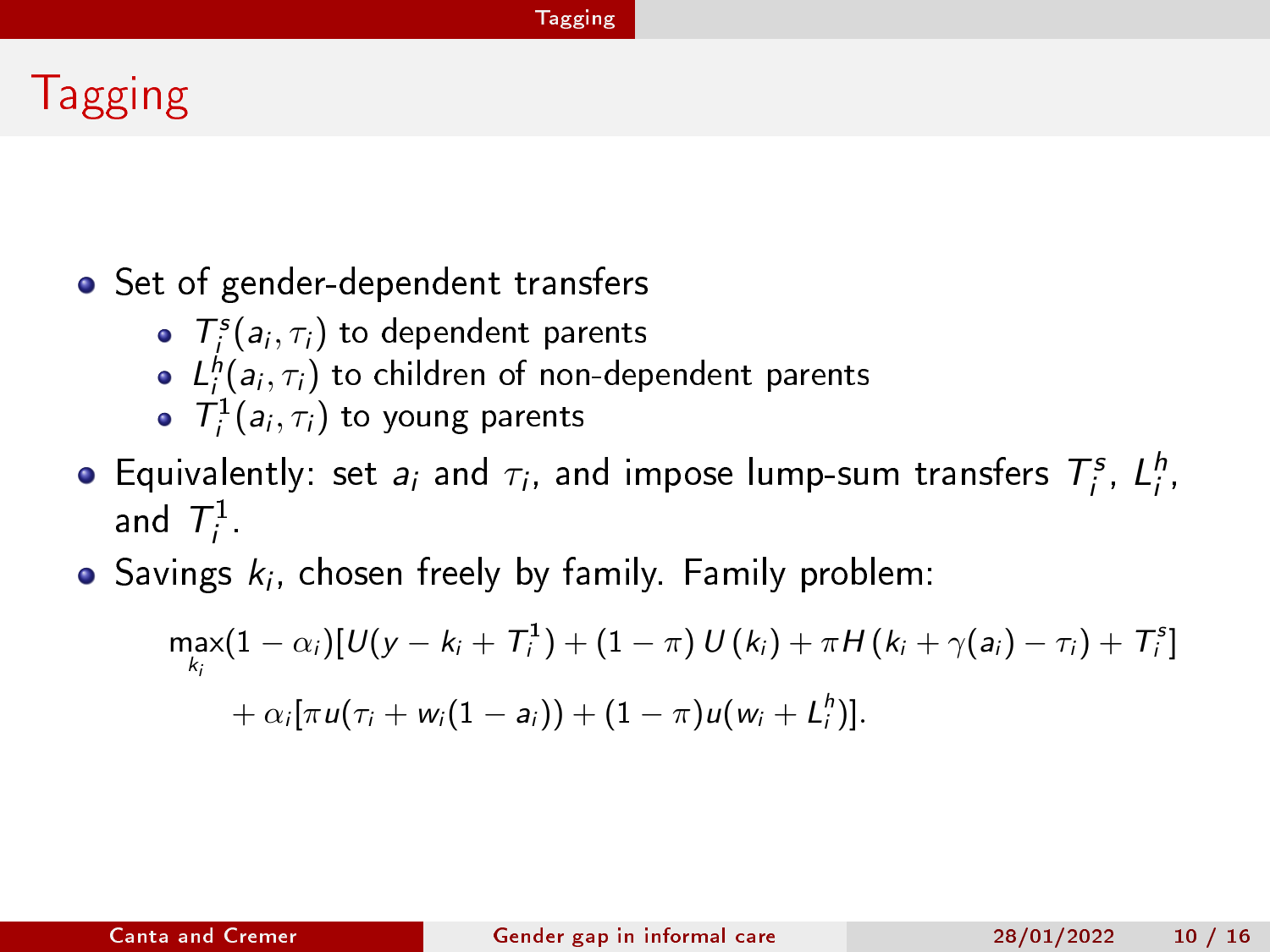# Tagging: results

The first best can be implemented by

- A gender-specific transfer  $\mathcal{T}^s_i$  to dependent parents (<mark>a social</mark> long-term care benefit) function of of a and  $\tau$ .
- A gender-independent lump-sum transfer for young parents (an insurance premium)
- $\bullet$  A gender-specific transfer to children of healthy parents (the ones that receive no family transfers)

The first best can also be decentralized by linear instruments.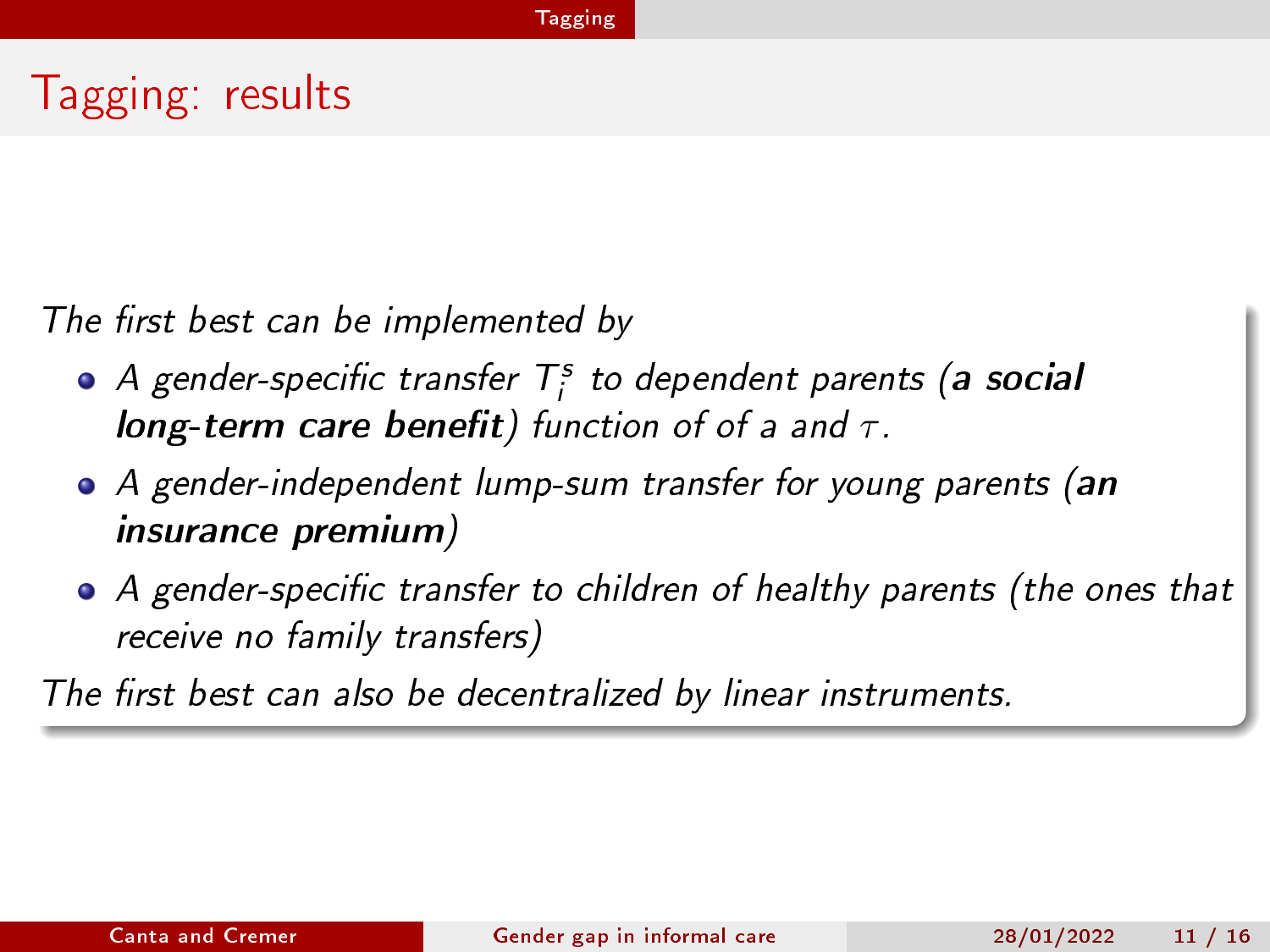#### [Tagging](#page-9-0)

# Tagging: results

Marginal transfers to dependent parents

$$
\frac{\partial T_i^s}{\partial \tau_i} = \frac{1 - 2\alpha_i}{1 - \alpha_i}
$$

$$
\frac{\partial T_i^s}{\partial a_i} = \frac{2\alpha - 1}{1 - \alpha} w_i
$$

When the child has a lower bargaining weight than the parent

- Transfers should be subsidized (at the margin) and thus encouraged
- Informal care should be taxed (at the margin) and thus discouraged
- When the child has the biggest bargaining weight, the signs of these marginal transfers are reversed.
- INTUITION: Parents' and children's consumption levels are weighted differently by family and by social planner  $\longrightarrow$  need to redistribute across generations (paternalism)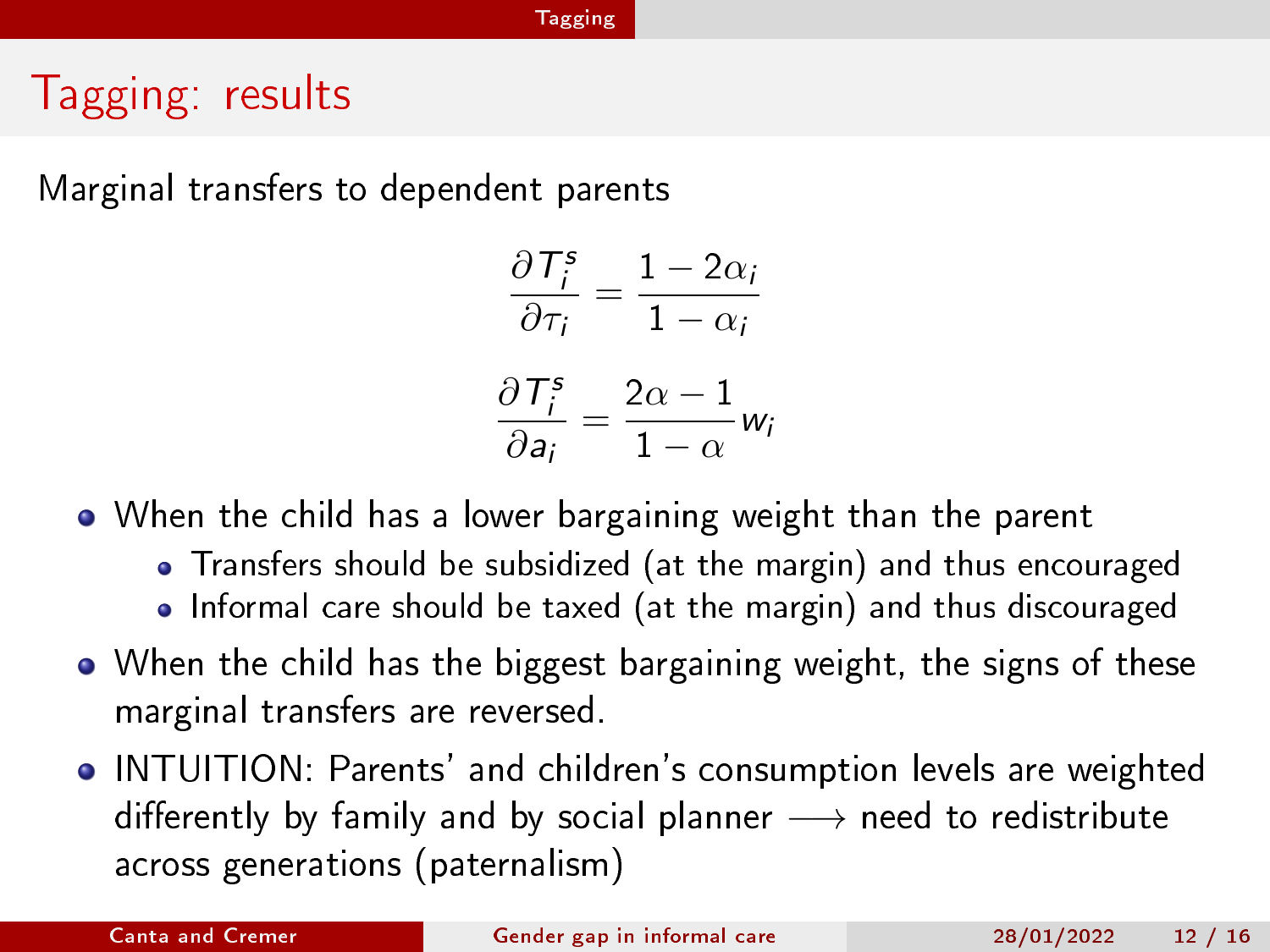# <span id="page-12-0"></span>Gender neutral policy

- Gender specific policies may be politically non-feasible
- Can offer a menu of contracts that is incentive compatible
- In the first-best implementation, all families would select the policy designed for families with daughters
	- $\rightarrow$  only binding IC constraint is the one of families with sons
- **•** The optimal gender neutral solution solves

$$
\max_{\substack{\mathcal{T}_i^1, \mathcal{T}_i^s, L_i^h, L_i^s, \tau_i, a_i} \sum_{i=g,b} \left( V_{ii}^P + V_{ii}^C \right)}
$$
\ns.t. 
$$
(1 - \alpha_b) V_{bb}^P + \alpha_b V_{bb}^C \ge [(1 - \alpha_b) V_{bg}^P + \alpha_b V_{bg}^C],
$$
\n
$$
\sum_{i=g,b} [T_i^1 + \pi(T_i^s) + (1 - \pi) L_i^h] = 0.
$$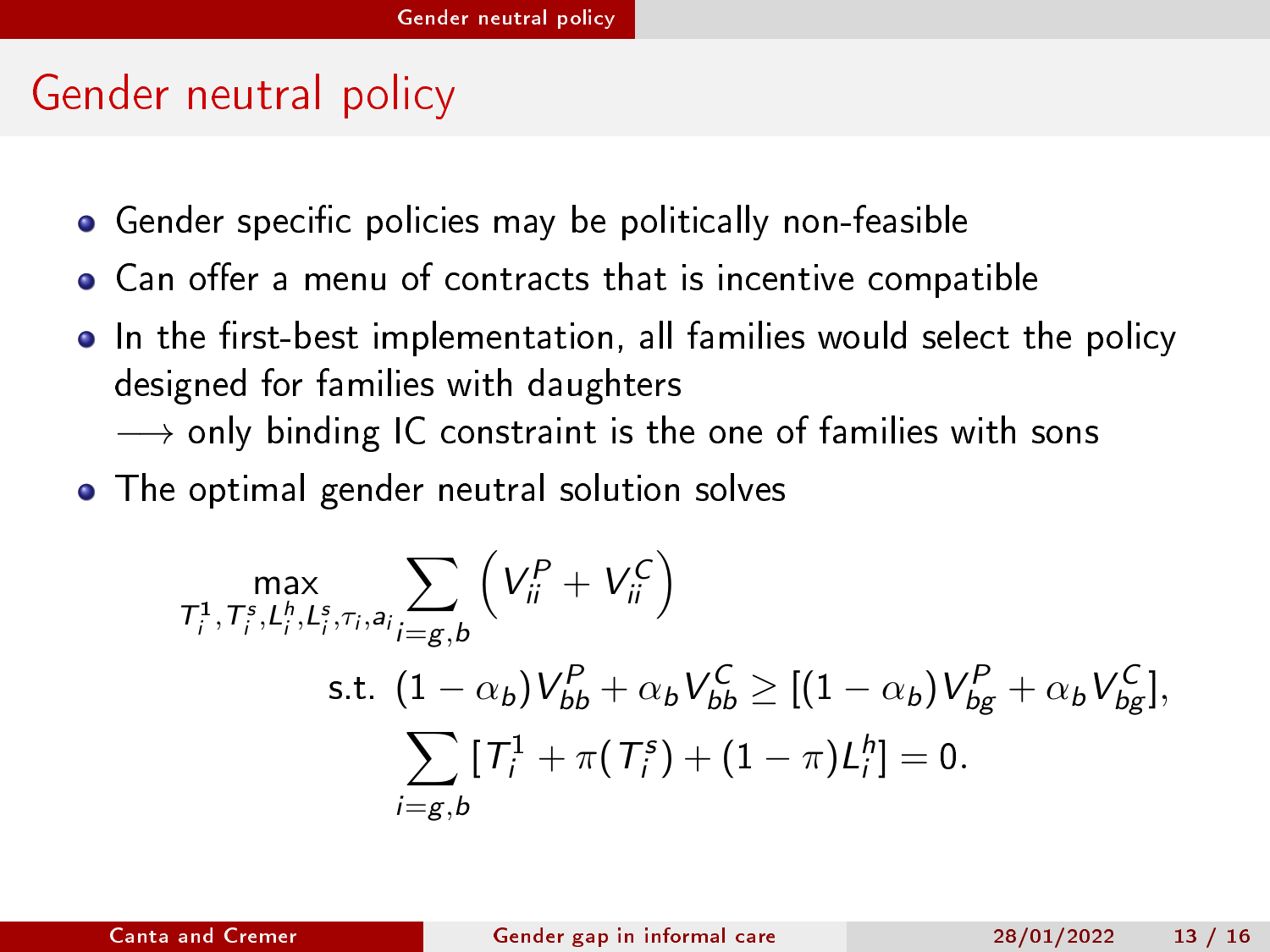# Gender neutral policy: results

- $\bullet$  The first-best solution cannot be implemented by a gender-neutral policy
- Informal care is not distorted and at its FB level for sons (the "top family"),
- Informal care is distorted upwards for families with daughters
- **O** INTUITION: relax IC constraints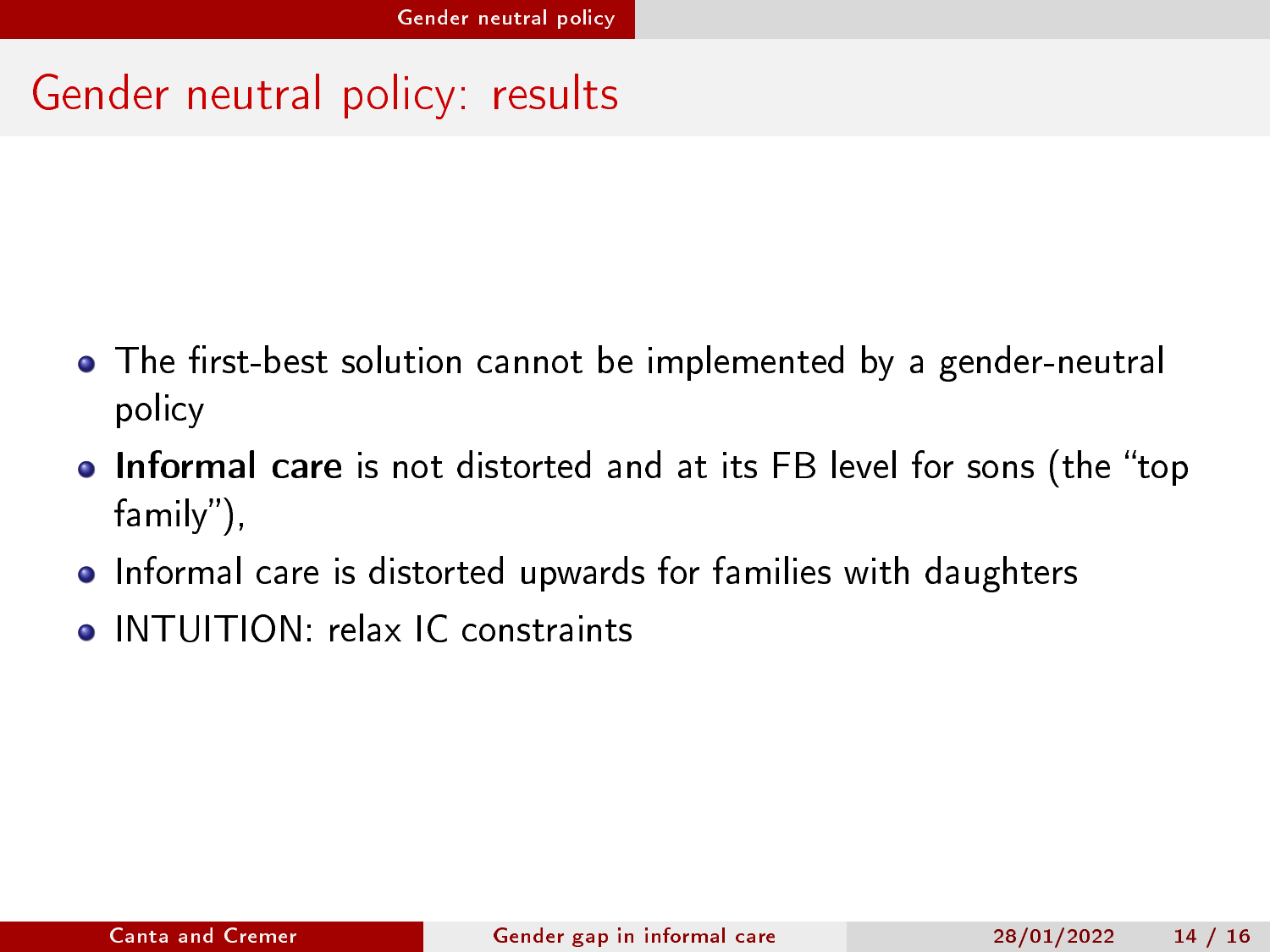# Gender neutral policy: results

- The optimal gender-neutral provides full insurance against the risk of dependence for both generations
- However, the allocation across generations is distorted
- **.** Intergenerational transfers distorted in both families as long as children and parents have different bargaining weights
- **•** Specifically, when sons have a higher weight  $(\alpha_b > 1/2)$  than their parents
	- Parents of sons will receive a lower share of the surplus than in the FB
	- Parents of daughters will receive a higher share of the surplus than in the FB
- INTUITION: Providing incentives and relax IC constraints is not fully compatible with paternalism